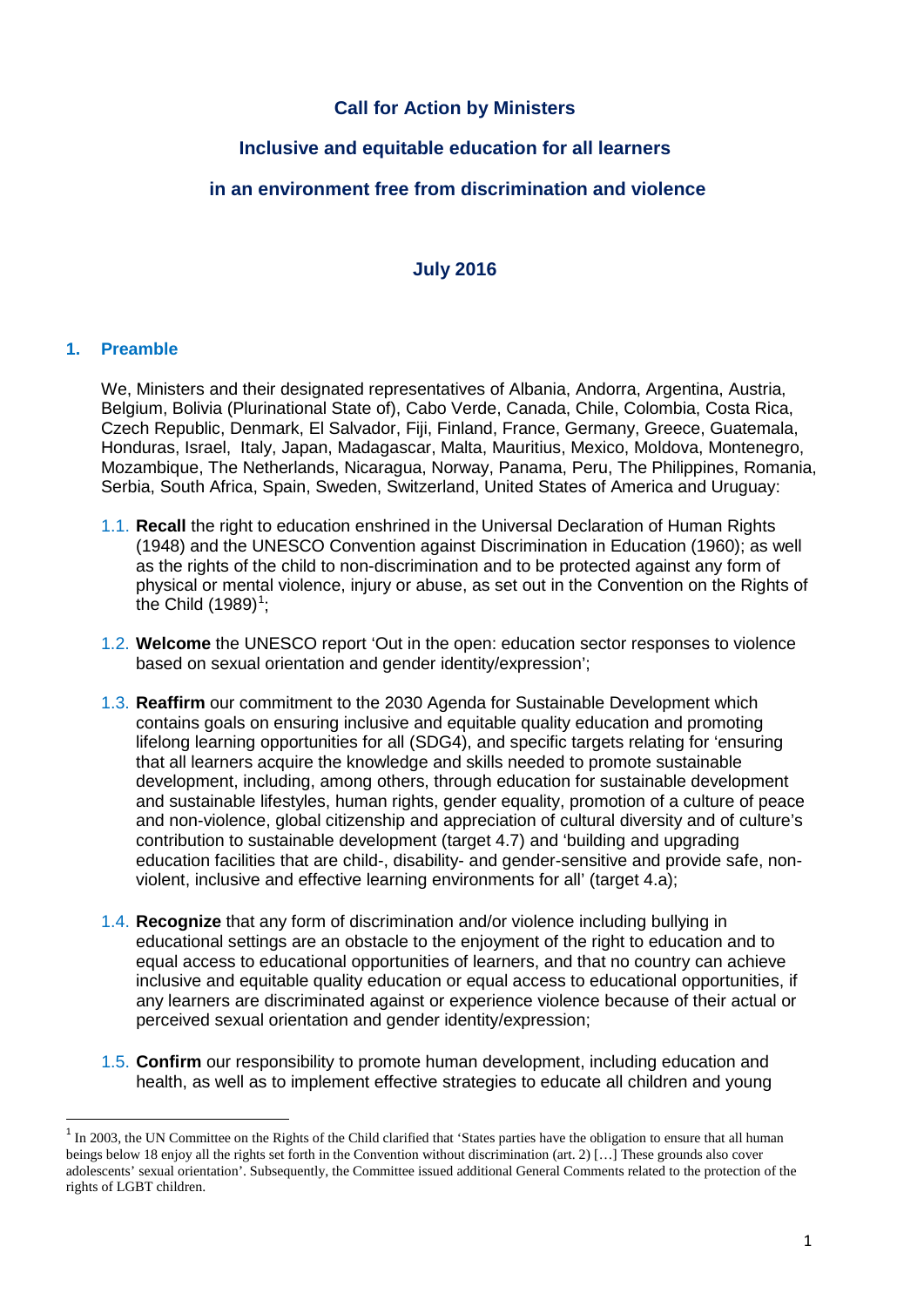persons, and protect them from any form of discrimination and violence; through the harmonious development of their potential and capabilities, valuing and respecting their differences and similarities, as well as ensuring the full exercise of fundamental rights of all individuals and communities.

### **2. Whereas**

Advances have been made in countries around the world to fulfil the above-mentioned commitments and responsibilities, there are still significant challenges:

- **2.1 Evidence** from Africa, Asia, Europe, Latin America and the Caribbean, North America and the Pacific consistently shows that learners who are perceived not to conform to gender norms or stereotypes i) report a much higher prevalence of violence compared to others, and ii) are more likely to experience such violence in school than at home or in their community;
- **2.2 The available data** across regions also reveal that violence based on sexual orientation and gender identity/expression occurring in educational settings, has significant negative impacts on learners' current and long-term education, health and well-being; and therefore is a serious concern.

### **3 We acknowledge:**

- **3.1 The promising policies and practices** from a number of countries across the world, which demonstrate that effective education sector responses to school-related violence require a comprehensive approach that both promotes inclusion, diversity and prevents and addresses violence in a broader sense and situated context. Such an approach includes all of the following elements: effective national and school policies, relevant and appropriate curricula and learning materials, training and support for staff, support for learners and families, strategic partnerships, systematic data-gathering and monitoring of violence, prompt and effective responses to acts of school-related violence, and evaluation of responses. It involves all relevant stakeholders and is implemented at national or subnational levels.
- **3.2 The significant gaps** in our existing responses to violence based on sexual orientation and gender identity/expression in educational settings, as only some countries have most elements of a comprehensive education sector response in place to tackle this type of violence.

#### **4 Based on the above considerations, we will work towards developing and implementing comprehensive responses to prevent and address discrimination and violence in all educational settings in our countries.**

Specifically, we commit to reinforcing our efforts to prevent and address violence including that based on sexual orientation and gender identity/expression, within the broad framework of a comprehensive education sector response to school-related violence including bullying, and while taking into account the specificities of different legal and socio-cultural contexts, ensuring the cooperation between countries to share best practices.

**4.1 Monitoring systematically the prevalence of violence in educational settings**, including violence based on sexual orientation and gender identity/expression, through data-gathering mechanisms and other methods.